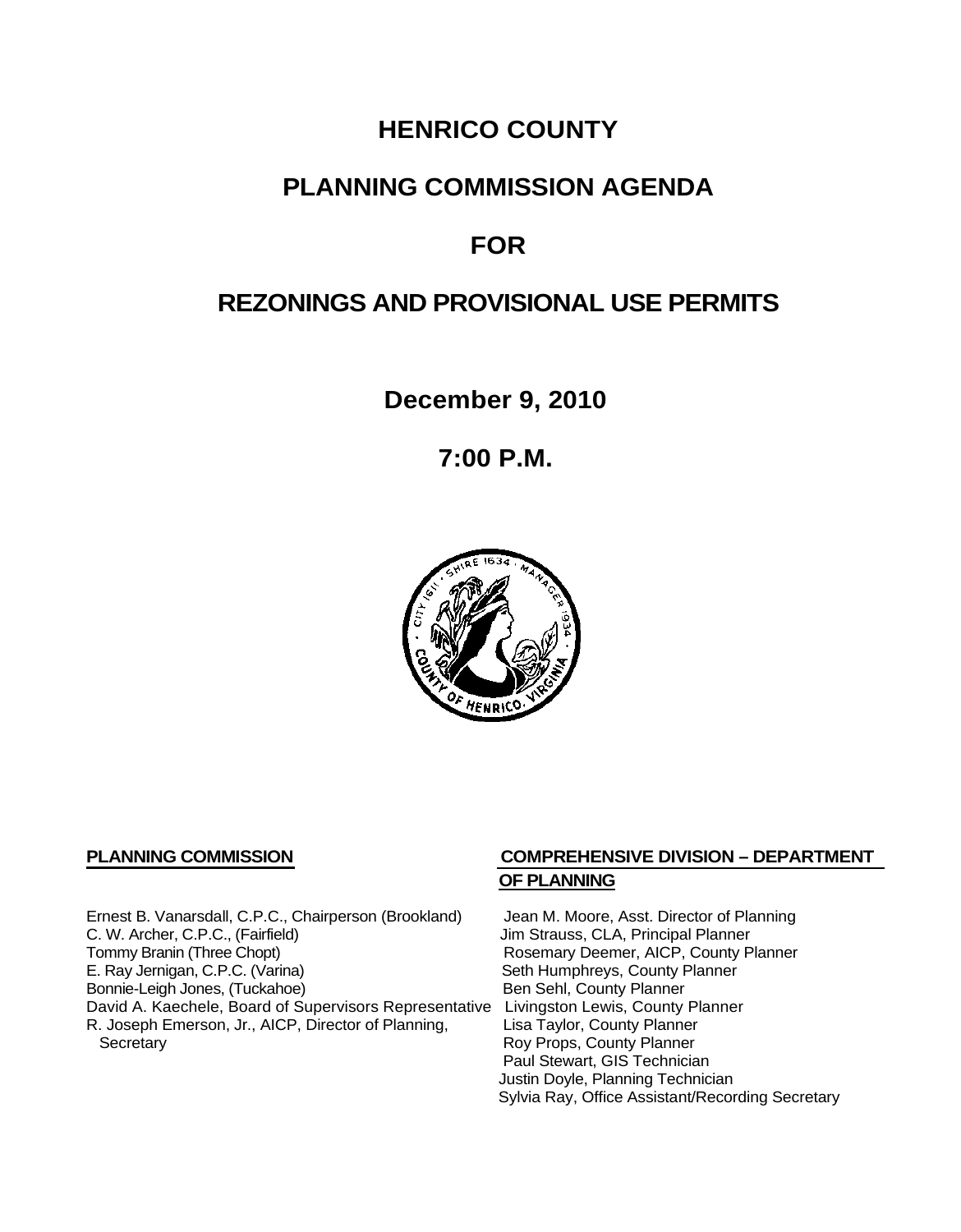### **PLANNING COMMISSION REZONING MEETING FINAL AGENDA DECEMBER 9, 2010**

#### **BEGINNING AT 5:30 P.M.**

**5:30 P.M. Dinner and Work Session:** County Manager's Conference Room to continue discussion on the potential amendments to the County Code regarding Public Street Frontage Requirements for Family Subdivisions. **Deferred to the December 15, 2010 Meeting**

**BEGINNING AT 7:00 P.M.**

**WELCOME:**

**PLEDGE OF ALLEGIANCE:**

**RECOGNITION OF NEWS MEDIA:**

**CALL TO ORDER:**

**REQUESTS FOR WITHDRAWALS AND DEFERRALS: (0); (1)**

**REQUESTS FOR EXPEDITED ITEMS: (1)**

**CASES TO BE HEARD: (4)**

**TUCKAHOE:** None.

#### **BROOKLAND:**

#### *(Deferred from the November 10, 2010 Meeting)*

**C-20C-10 Revado C. Pretlow for Thelma W. Pretlow:** Request to amend proffered condition accepted with Rezoning Case C-30C-96, on Parcel 758-770-0117, -0207, 758-769-0297, -0186, 757-769-9875, -9665, -9453, -8161, -7468, -7275, -7998, -5690, -3698 located at the intersection of Springfield Road (State Route 157) and Echo Lake Drive. The applicant proposes to amend Proffer 4 related to the number of single family homes developed on the property in order to allow one additional dwelling unit. The existing zoning is R-3C One-Family Residence (Conditional). The Land Use Plan recommends Suburban Residential 2, density not to exceed 3.4 units per acre. **Staff – Lisa Taylor Deferred to the February 10, 2011 Meeting**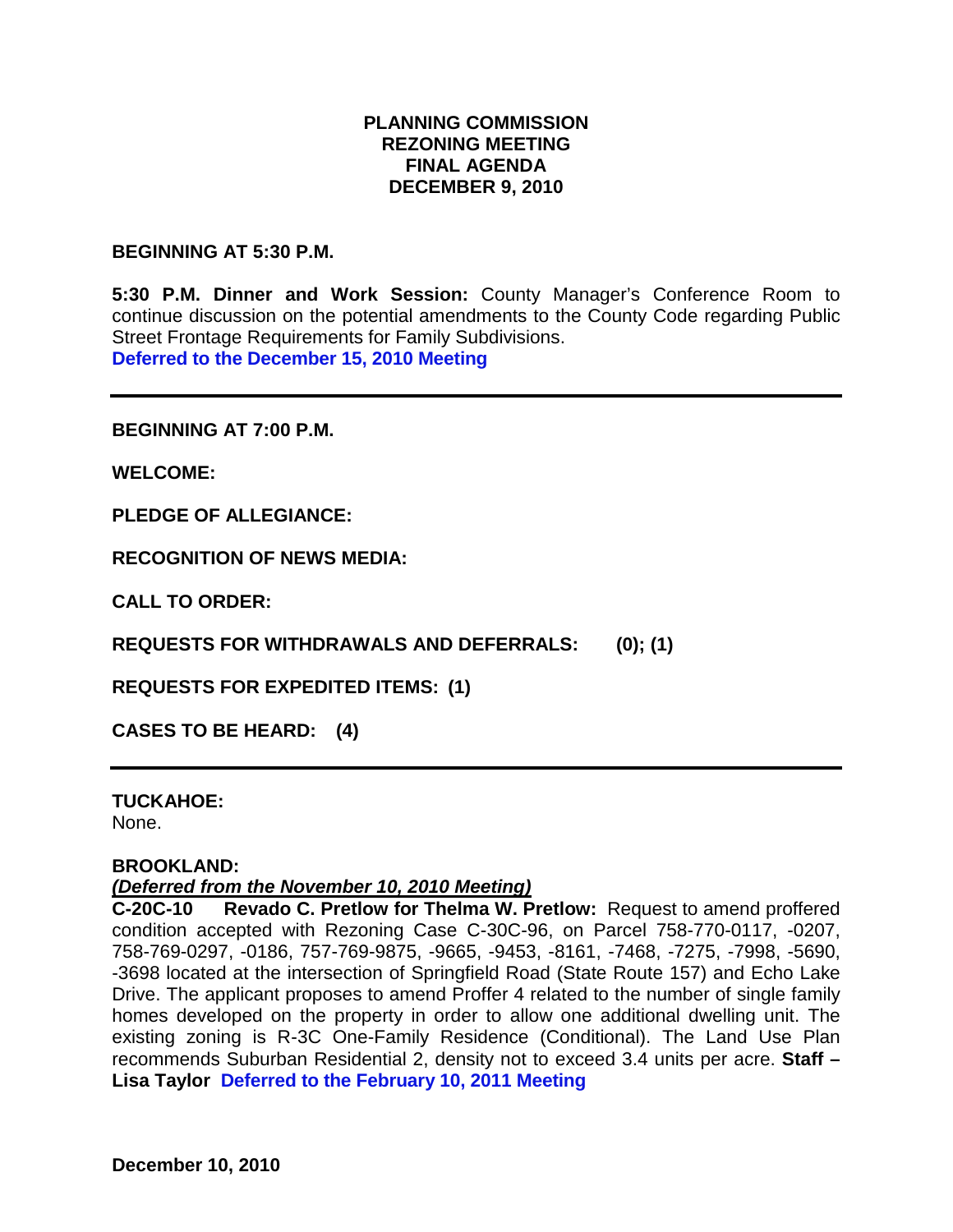**C-24C-10 IHH Properties, LLC:** Request to conditionally rezone from B-3C Business District (Conditional) to B-3C Business District (Conditional) part of Parcel 764-752-9619 containing 1.91 acres, located between the western terminus of Fountain Avenue and Shrader Road. The applicant proposes a medical office. The use will be controlled by zoning ordinance regulations and proffered conditions. The Land Use Plan recommends Commercial Arterial. **Staff – Lisa Taylor (Expedited Agenda Requested) Recommended for Approval**

**C-25C-10 Robert Atack for Atack Properties, Inc.:** Request to conditionally rezone from O/SC Office Service District (Conditional) to RTHC Residential Townhouse District (Conditional), part of Parcel 761-775-6361 containing 3.3 acres, located along the north line of Hunton Park Boulevard approximately 200 feet west of its intersection with Hunton Ridge Lane. The applicant proposes a residential townhouse development of no more than thirteen (13) homes. The use will be controlled by zoning ordinance regulations and proffered conditions. The Land Use Plan recommends Suburban Residential 1, where density should not exceed 2.4 units per acre and Environmental Protection Area. **Staff – Livingston Lewis Deferred to the January 13, 2011 Meeting**

**C-28C-10 Robert Atack for Atack Properties, Inc.:** Request to conditionally rezone from R-3 One-Family Residence District, O/SC Office Service District (Conditional), and B-3 Business District to R-5AC General Residence District (Conditional), Parcels 761- 774-1070, -2729, and 760-774-7961 containing 13.284 acres, located along the south line of Hunton Park Boulevard between Old Mountain Road and Hunton Park Lane. The applicant proposes a single-family zero lot line development of no more than fortynine (49) homes. The use will be controlled by zoning ordinance regulations and proffered conditions. The Land Use Plan recommends Office and Urban Residential, where density should range from 3.4 to 6.8 units per acre. **Staff – Livingston Lewis Deferred to the January 13, 2011 Meeting**

**C-26C-10 G. Stuart Grattan for Sky 88 LLC:** Request to conditionally rezone from O-2 Office District to B-1C Business District (Conditional), Parcel 769-741-6348 containing 0.47 acres, located on the east line of Morningside Drive approximately 160 feet south of its intersection with W. Broad Street (U. S. Route 250). The applicant proposes a hair salon. The use will be controlled by zoning ordinance regulations and proffered conditions. The Land Use Plan recommends Suburban Residential 2, where density should not exceed 3.4 units per acre and Environmental Protection Area. The site is in the Enterprise Zone. **Staff – Ben Sehl Recommended for Approval**

### **VARINA:**

**C-22C-10 Felts & Kilpatrick Construction Co. Inc.:** Request to conditionally rezone from R-3 One-Family Residence District, B-1 Business District, and B-1C Business District (Conditional) to R-3 One-Family Residence District and B-1C Business District (Conditional), Parcels 802-702-8535, -8929, -9916, 803-702-2315, -1801, and part of parcels 803-701-8673 and 803-702-3300, containing 3.825 acres, located at the northeast intersection of New Market Road (State Route 5) and Midview Road. The applicant proposes retail and single family uses. The uses will be controlled by zoning